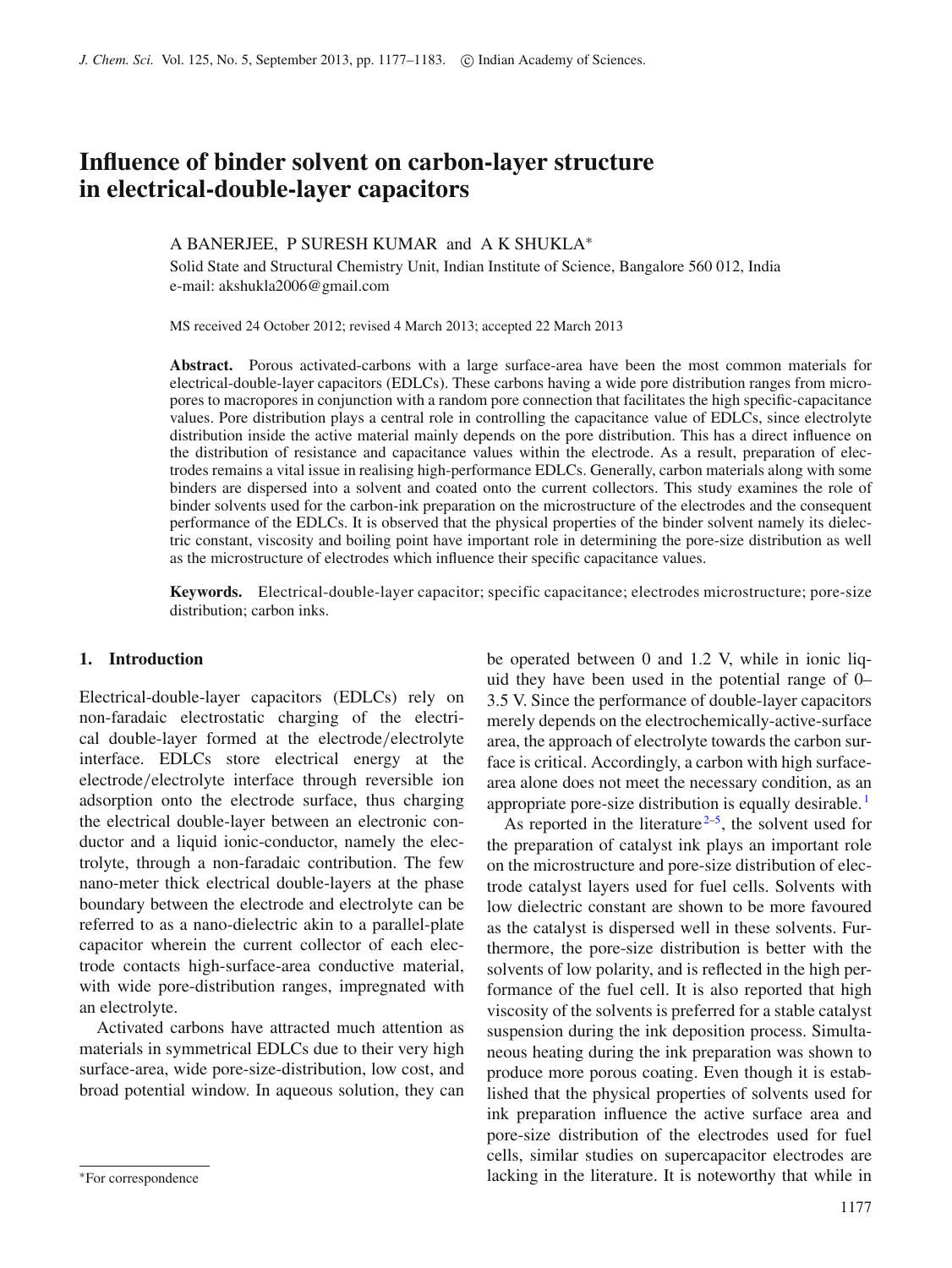fuel cells faradaic reactions occur, in EDLC electrodes, only non-faradaic reactions like adsorption/desorption of ions take place. Consequently, the active surface area in EDLCs has a different perspective as compared to fuel cell electrodes, and has not been addressed in the literature.

In this study, we report our experimental findings on the performance of carbon-based EDLCs employing carbon electrodes fabricated by using various organic solvents for carbon ink preparation. Meadwestvaco carbon X-090177 (85 wt.%) and activated charcoal (10 wt.%) are used as active material and additive, respectively, along with Poly (vinylidene fluoride) (PVDF) binder  $(5 wt. %)$  to prepare the carbon ink using various organic solvents. 1.2 V EDLC single cells are performance tested using electrochemical tools. The data are analysed invoking pore-size distribution, internal resistance and specific capacitance values of the prototype cells fabricated using carbon electrodes. It is surmised that the solvent does play an important role on the performance of the EDLCs.

#### **2. Experimental**

# 2.1 *Physicochemical characterization of Meadwestvaco carbon X-090177 and activated charcoal*

Meadwestvaco carbon X-090177 and activated charcoal AR (S D Fine-Chem Limited, Mumbai, India) were characterized by powder X-ray diffraction (PXRD), scanning electron microscopy (SEM) and particlesize distribution from dynamic light scattering (DLS) analysis. X-ray diffraction pattern for the carbon samples were recorded on a Philips X'pert-Pro X-ray Diffractometer equipped with X'cellerator detector at scan speed  $(°/s)$ , step size  $(^{\circ})$  and time per step (s) values of 0.035, 0.016 and 30, respectively. SEM images of carbons were obtained on JEOL JSM-5600LV Scanning Electron Microscope and samples were drop casted on silicon wafer. Particle-size distribution for the carbon samples were obtained from water dispersion (carbon concentration =  $0.5 \text{ mg ml}^{-1}$ ) by Malvern Particle-Size Analyser. Pore-size distribution of carbon coatings on the graphite sheet were recorded on a Capillary Flow Porometer, CFP-1500-AEXBB Model-D, from Porous Materials, Inc (PMI).

## 2.2 *Preparation and characterization of carbon electrodes*

5 wt.% of Poly (vinylidene fluoride) (PVDF) polymer was dissolved in required quantity in one of the solvents, namely triethylphosphate (TEP), trimethylphosphate (TMP), tetramethylurea (TMU), dimethyl formamide (DMF), dimethyl acetamide (DMA), hexamethylphosphoramide (HMPA), *N*methyl-2-pyrrolidone (NMP), dimethyl sulphoxide (DMSO) or propylene carbonate (PC), by ultrasonication. Subsequently, 85 wt.% of Meadwestvaco carbon X-090177 and 10 wt.% of activated charcoal were dispersed into the PVDF solution to obtain a thick carbon-ink. It is noteworthy that several high surface area activated carbon samples, namely Meadwestvaco carbons (X-090177, X-090185, X-090189, X-090120), energ2 carbons (V2-12, P2-15), Vulcan carbons (XC-72, XC-72R, XC-500), Ketjen Black, CDX-975, Black Pearls-2000, were screened and among these Meadwestvaco carbon X-090177 was found to exhibit highest capacitance value. The resulting ink was applied onto 0.3 mm thin graphite sheets of size 4.5 cm  $\times$  7 cm with a tag of dimensions: 1 cm  $\times$  1.5 cm  $\times$  0.3 mm. Weight of graphite current collector was 3 g. The graphite electrodes were subsequently dried in an air oven at 80◦C. Weight of the electrodes was taken up to three constant readings. Each side of the electrode contained ∼0.5 g carbon with a thickness of ∼300 μm observed by cross-sectional SEM image (see figure S1 in supplementary information). The dried electrodes were used for physical characterization as also for assembling the prototype cells.

# 2.3 *Assembly and characterization of 1.2 V EDLC prototype cells*

Symmetric electrical double-layer capacitors were assembled with two carbon electrodes separated by 1 mm thick polyethylene mesh separator. All the experiments were carried out in aq. 6 M sulphuric acid as electrolyte. An Autolab Potentiostat/Galvanostat-Model 30 was used for electrochemical characterization of the prototype cells by cyclic voltammetry, a.c. impedance spectroscopy and constant-current chargedischarge studies. All measurements were carried out at room temperature (∼28◦C).

## **3. Results and discussion**

### 3.1 *Physicochemical properties of Meadwestvaco carbon X-090177 and activated charcoal*

X-ray diffraction patterns for Meadwestvaco carbon X-090177 and activated charcoal are shown in figure [1a](#page-2-0) and b, respectively. The XRD plots of both samples do not exhibit any sharp peaks, except a broad peak around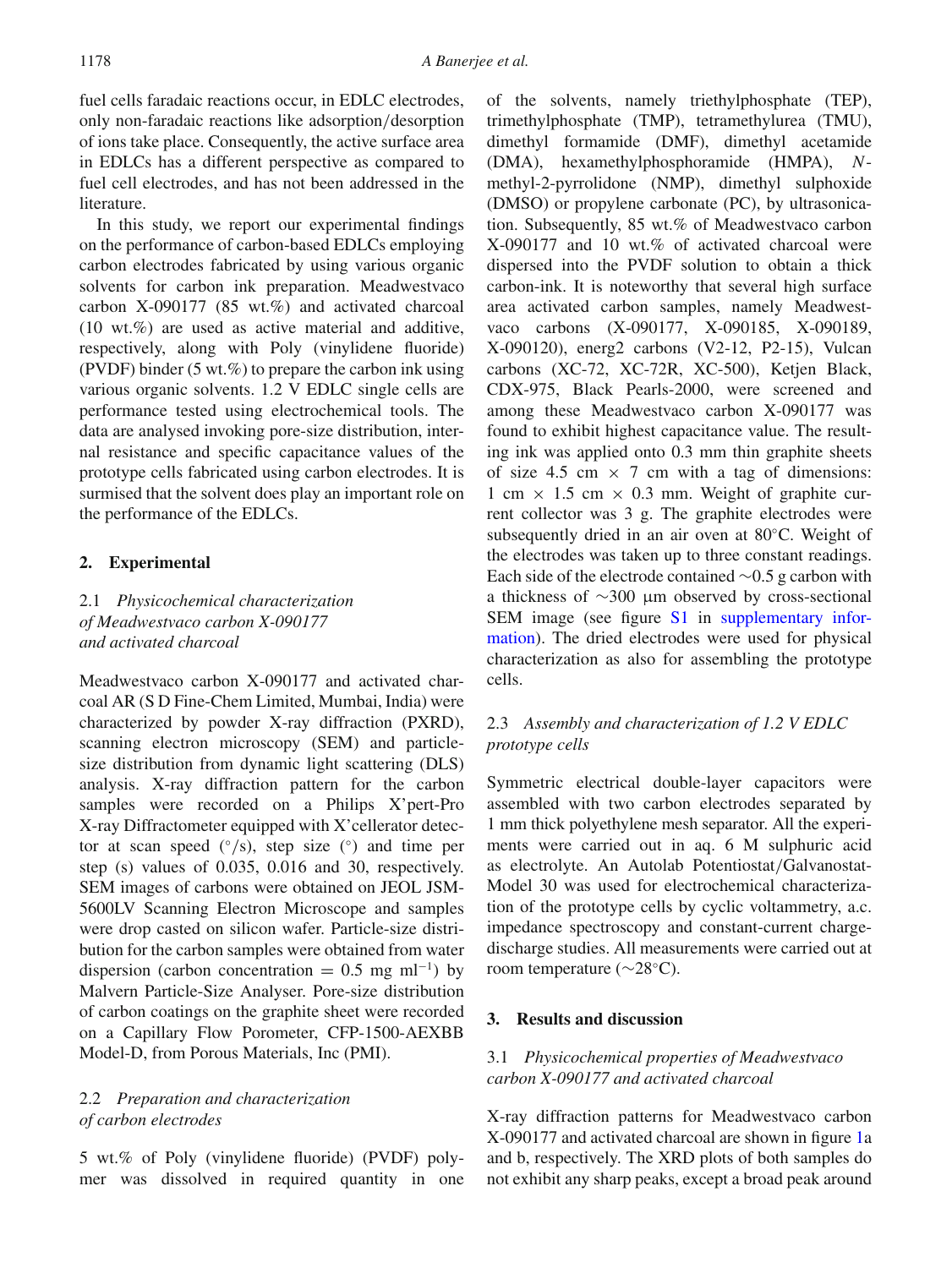<span id="page-2-0"></span>

**Figure 1.** XRD patterns for (**a**) Meadwestvaco carbon X-090177 and (**b**) activated charcoal.

 $2\theta = 22^{\circ}$ , indicating the highly amorphous nature of the samples. Further analysis of the samples using SEM provides information about the morphology and particle size as depicted in figure [2.](#page-2-1) It is observed from the images that most of the particles are in the range of 4–8 μm for the Meadwestvaco carbon X-090177, while activated charcoal shows particle size  $<$  4  $\mu$ m. These values are in agreement with the particle size distribution obtained by dynamic light scattering (DLS) measurements as presented in figure [3.](#page-2-2) Form the DLS studies, we have obtained the  $d_{90}$ ,  $d_{50}$ ,  $d_{10}$ ,  $D[4,3]$ , D[3,2] values of Meadwestvaco carbon X-090177 as 4.42, 7.83, 12.24, 8.13, 6.82 μm, respectively, while for the activated charcoal, the respective values are 0.09, 2.86, 13.48, 5.38, 0.34 μm.

The surface area of active materials affects the capacitance of EDLCs as these two parameters are directly related. We have measured the surface area of both Meadwestvaco carbon X-090177 and activated charcoal using nitrogen adsorption/desorption isotherm.

<span id="page-2-2"></span>

**Figure 3.** Particle size distribution obtained by dynamic light scattering method for (**a**) Meadwestvaco carbon X-090177 and (**b**) activated charcoal.

The isotherms, as shown in figure  $S2$  (a and b) in supplementary information, are type I isotherm with negligible H4 hysteresis.<sup>[6](#page-6-3)</sup> The surface area of microporous Meadwestvaco carbon X-090177 and activated charcoal are found to be 1512 and 974 m<sup>2</sup>g<sup>-1</sup> with average pore-size of 1.89 and 1.96 nm, respectively. Further analysis reflects that carbon does not contain any additional functional groups (see supplementary information figures S3, S4 and S5).

#### 3.2 *Selection of solvents for carbon ink*

In order to investigate the effect of solvent on the carbon ink composition and consequently on the active carbon layer microstructure, a series of solvents was utilized. PVDF solubility is the central point in choosing the solvent. A detailed study on the solubility of PVDF had been reported by Bottino *et al.*<sup>[7](#page-6-4)</sup> Among 46 solvents used by Bottino *et al*. only 8 solvents were found

<span id="page-2-1"></span>

**Figure 2.** Scanning electron microscopic images for (**a**), Meadwestvaco carbon X-090177 and (**b**) activated charcoal.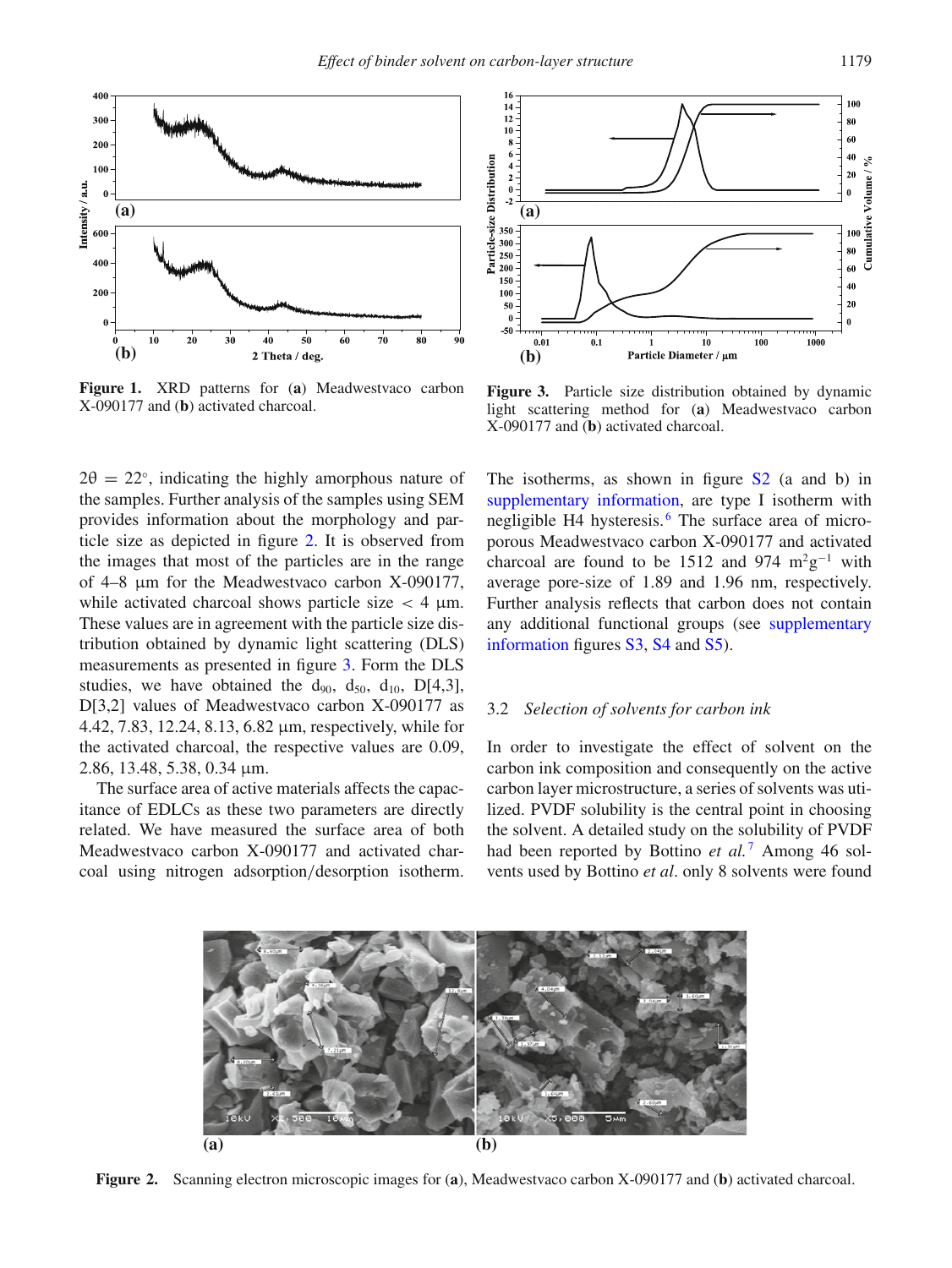to be good solvents for PVDF. Apart from these 8 solvents, we had also tried Propylene carbonate (PC) in the present study as our experience had shown it to be an equally good solvent. The degree of PVDF solubility in various solvents is depicted in the supporting information (figure S6). Physical properties like boiling point, dielectric constant and viscosity of all the solvents used in this study are listed in the supporting information (table S1).

The surface structure of EDLC electrodes prepared using the aforementioned solvents was studied by SEM images as shown in figure [4.](#page-3-0) The pore-size distribution of the carbon layer of these electrodes was measured and is plotted in figure [5.](#page-3-1) These data clearly indicate

<span id="page-3-0"></span>

<span id="page-3-1"></span>Figure 4. Scanning electron microscopic images for different EDLC electrodes made by different solvents.



**Figure 5.** Pore size distribution of EDLC electrodes, where carbon inks were prepared by using different solvents.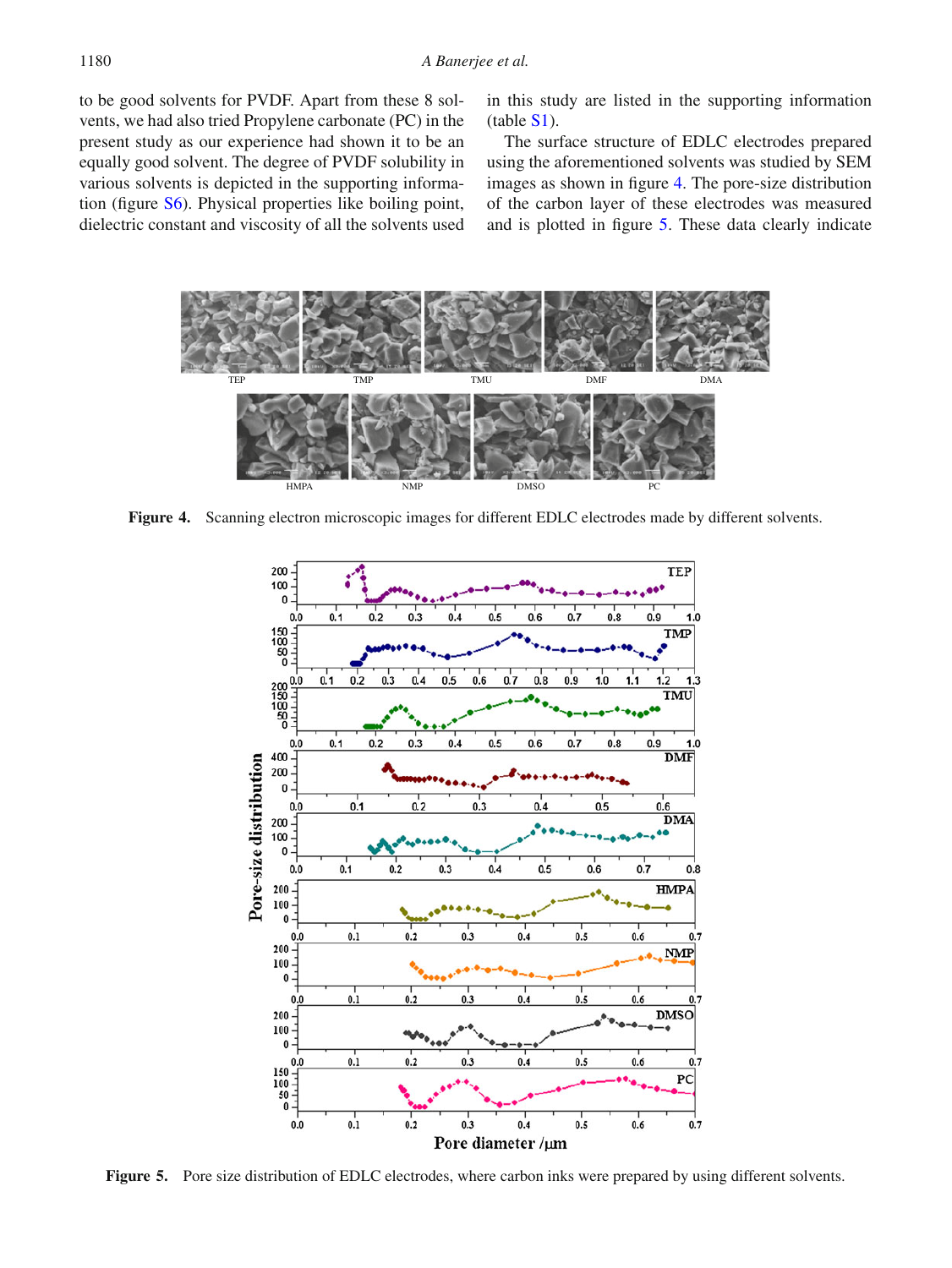#### 3.3 *Electrochemical characterization of 1.2 V EDLCs*

that the microstructure of carbon layer of EDLC electrodes is highly influenced by the physical properties of solvents used in the ink preparation and have varying effects on the microstructure due to their differing dielectric constant values, boiling point and viscosity. We have earlier confirmed that both the carbon samples are free from surface functionalities and other impurities to any appreciable amount. As a result, a good dispersion of ink is obtained when solvents with lower dielectric constant are employed. High viscosity helps maintaining a stable suspension during the ink deposition. The fast solvent removal during the ink deposition process is highly appreciated for homogeneous distribution of the particles as well as pores. $3$  This indicates that solvents with lower dielectric constant, higher viscosity and lower boiling point are preferable for carbon ink preparation.

<span id="page-4-0"></span>

**Figure 6.** (a) Cyclic voltammogram of EDLCs, where carbon inks were prepared by different solvents. (**b**) Specific capacitance values of the prototype cells calculated from cyclic voltammogram of EDLCs.

3.3a *Cyclic voltammetry of 1.2 V EDLCs*: Cyclic voltammetry (CV) is a widely used tool for the analysis of EDLCs and a perfect double layer capacitor is modelled to be having a rectangular voltammogram. We had measured the CV of the prototype cells with electrodes that were prepared using the aforementioned solvents. The CV studies at a scan rate of  $10 \text{ mVs}^{-1}$  were carried out in 6 M aq.  $H_2SO_4$ , as it happens to be the optimized concentration. [8](#page-6-6)

Representative CVs for the prototype cells are shown in figure [6a](#page-4-0). All the electrodes exhibit almost rectangular cyclic voltammograms indicating the absence of any faradaic process and the presence of only doublelayer charging/discharging. The specific capacitance values calculated from these cyclic voltammograms are presented in figure [6b](#page-4-0). It is clear from these data that the solvents affect the performance of the cell substantially; for example, electrodes fabricated using TEP exhibit maximum, while electrodes using PC yield lowest specific capacitance value. The specific capacitance values at varying current densities are obtained by the charge/discharge technique as described in the following section.

3.3b *Internal resistance of 1.2 V EDLCs*: For obtaining higher performance, internal resistance values for the EDLC cells should be as low as possible. We had measured the internal resistance values of these prototype cells by A. C. impedance spectroscopy<sup>1</sup>, by taking the X-intercept value at high-frequency region in the Nyquist plot. The measured data are presented in figure [7.](#page-4-1) The variation in the resistance values can be explained by the solvent properties. Solvents with low

<span id="page-4-1"></span>

**Figure 7.** Internal resistance values of EDLCs measured from Nyquist plots of A. C. impedance spectroscopy.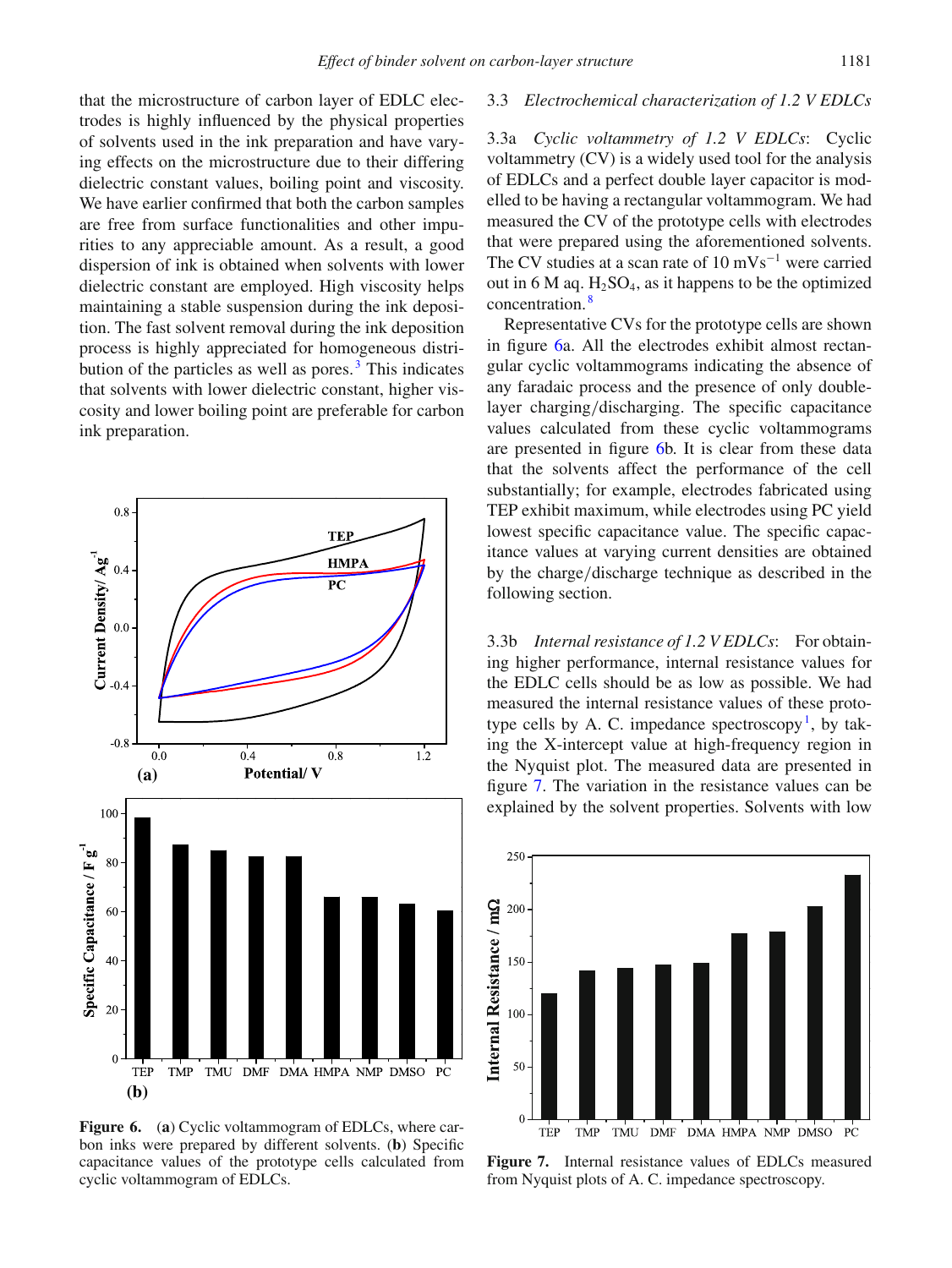dielectric constant lead to low internal resistance for the prototype cells. Homogeneously distributed finer particles and smaller pores are responsible for lower internal resistance values of EDLCs since they facilitate many electron transfer pathways within the electrode structure that are interconnected.

3.3c *Charge*/*discharge characteristics of 1.2 V EDLCs*: Measurements on electrochemical double layer capacitance values are possible by constant current charge/discharge technique. In the present study, galvanostatic charge/discharge cycles were carried

<span id="page-5-0"></span>

<span id="page-5-1"></span>**Figure 8.** Variation of specific capacitance with current for EDLCs, where carbon inks were prepared by using different solvents.

out at varying current loads between 100 mA and 500 mA. The capacitance values are calculated from the discharge data and are presented in figure [8](#page-5-0) for all the solvents used for the carbon ink preparation. The plots represent two sets of values, one set of high capacitance and the other set of lower capacitance. It is observed that the high capacitance values are obtained when low dielectric constant solvents were used for the ink preparation. When solvents with similar dielectric constants were used, the capacitance values are determined by other physical properties like boiling point and viscosity. For example, TEP has lowest dielectric constant but shows highest capacitance, while PC has highest dielectric constant but exhibits lowest capacitance values. By contrast, DMF and NMP have similar dielectric constant values albeit the capacitance values are quite different. It is noteworthy that the boiling point and viscosity are much higher for NMP than DMF.

A general behaviour of the relationship between capacitance values and the physical properties of the solvent used for the ink preparation is presented in figure [9.](#page-5-1) It is obvious from the plots that the dielectric constant of the solvent makes a major contribution towards the performance of the single cell capacitors. When the dielectric constant values are very close, the boiling point as well as the viscosity of the solvents affect the capacitance values. These findings are in agreement with the results obtained for the solvent effect on ink preparation of catalyst materials used in fuel cell.  $2-5$  $2-5$  Even though a quantitative relationship between the solvent properties and the performance



**Figure 9.** Variation of specific capacitance with the dielectric constant (■), boiling point  $(\bullet)$  and viscosity  $(\bullet)$  of the solvent used for the carbon ink preparation.